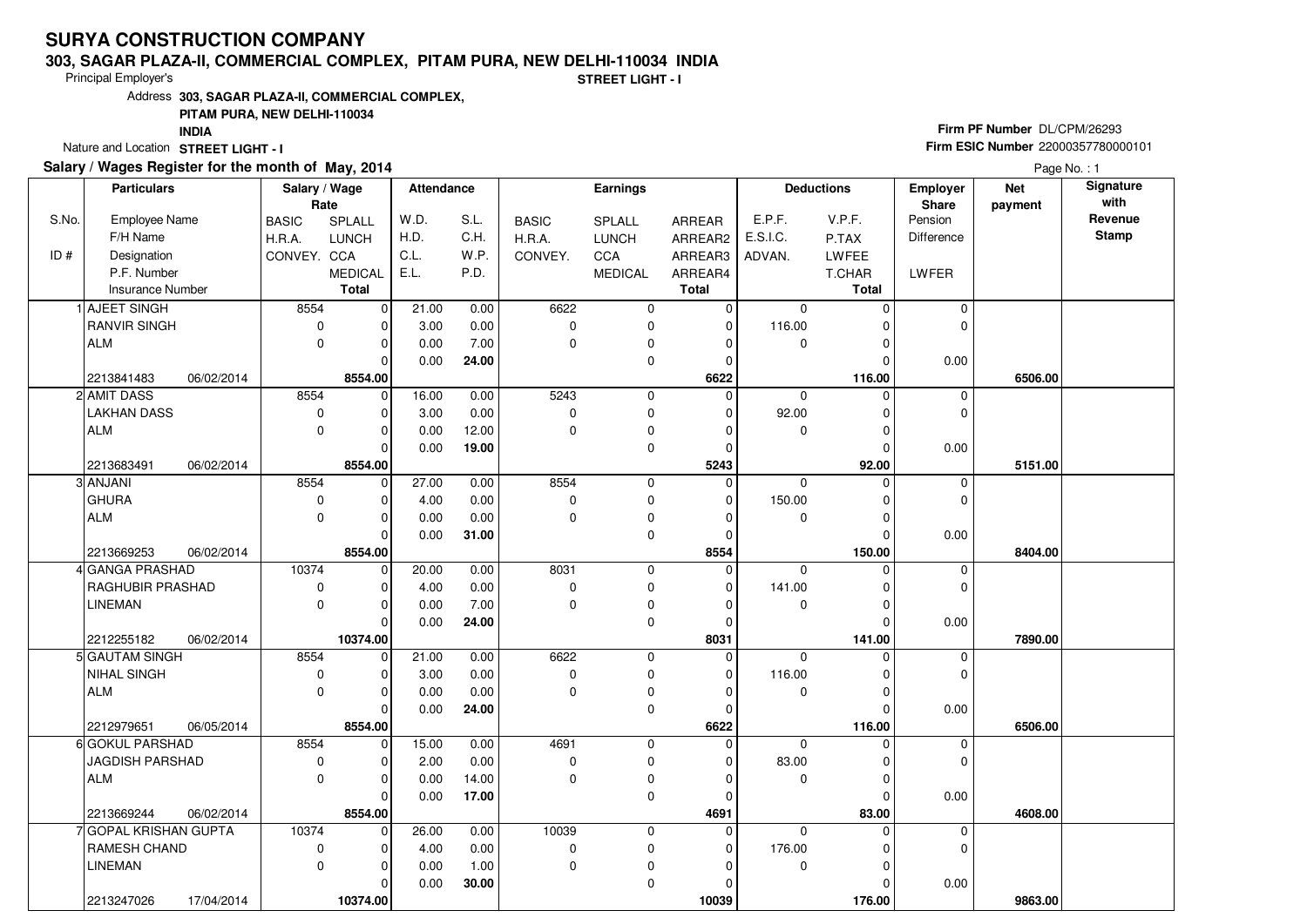#### **303, SAGAR PLAZA-II, COMMERCIAL COMPLEX, PITAM PURA, NEW DELHI-110034 INDIA**

Principal Employer's

**STREET LIGHT - I**

Address**303, SAGAR PLAZA-II, COMMERCIAL COMPLEX,**

### **PITAM PURA, NEW DELHI-110034**

**INDIA**

Nature and Location STREET LIGHT - I

### **Salary / Wages Register for the month of May, 2014**

## **Firm PF Number** DL/CPM/26293 **Firm ESIC Number** <sup>22000357780000101</sup>

Page No.: 2

|       | <b>Particulars</b>   |            | Salary / Wage<br>Rate |                | <b>Attendance</b> |       | <b>Earnings</b> |                |              |             | <b>Deductions</b> | <b>Employer</b><br>Share | <b>Net</b><br>payment | Signature<br>with |
|-------|----------------------|------------|-----------------------|----------------|-------------------|-------|-----------------|----------------|--------------|-------------|-------------------|--------------------------|-----------------------|-------------------|
| S.No. | <b>Employee Name</b> |            | <b>BASIC</b>          | SPLALL         | W.D.              | S.L.  | <b>BASIC</b>    | SPLALL         | ARREAR       | E.P.F.      | V.P.F.            | Pension                  |                       | Revenue           |
|       | F/H Name             |            | H.R.A.                | <b>LUNCH</b>   | H.D.              | C.H.  | H.R.A.          | <b>LUNCH</b>   | ARREAR2      | E.S.I.C.    | P.TAX             | <b>Difference</b>        |                       | <b>Stamp</b>      |
| ID#   | Designation          |            | CONVEY. CCA           |                | C.L.              | W.P.  | CONVEY.         | CCA            | ARREAR3      | ADVAN.      | LWFEE             |                          |                       |                   |
|       | P.F. Number          |            |                       | <b>MEDICAL</b> | E.L.              | P.D.  |                 | <b>MEDICAL</b> | ARREAR4      |             | T.CHAR            | LWFER                    |                       |                   |
|       | Insurance Number     |            |                       | <b>Total</b>   |                   |       |                 |                | <b>Total</b> |             | Total             |                          |                       |                   |
|       | 8 JAGJEEVAN RAM      |            | 11310                 | $\mathbf 0$    | 22.00             | 0.00  | 9486            | 0              | 0            | $\mathbf 0$ | $\Omega$          | $\Omega$                 |                       |                   |
|       | LT SHYAM LAL         |            | $\mathbf 0$           | 0              | 4.00              | 0.00  | 0               | 0              | $\mathbf 0$  | 167.00      | $\Omega$          | 0                        |                       |                   |
|       | <b>SUPERVISOR</b>    |            | $\mathbf 0$           | $\mathbf 0$    | 0.00              | 5.00  | $\mathbf 0$     | 0              | $\Omega$     | $\mathbf 0$ | 0                 |                          |                       |                   |
|       |                      |            |                       | $\Omega$       | 0.00              | 26.00 |                 | 0              | $\Omega$     |             | 0                 | 0.00                     |                       |                   |
|       | 2211859480           | 06/02/2014 |                       | 11310.00       |                   |       |                 |                | 9486         |             | 167.00            |                          | 9319.00               |                   |
|       | 9 JUNG BAHADUR       |            | 10374                 | $\mathbf 0$    | 27.00             | 0.00  | 10374           | 0              | $\Omega$     | 0           | $\Omega$          | 0                        |                       |                   |
|       | MANGROO SAROJ        |            | $\mathbf 0$           | $\mathbf 0$    | 4.00              | 0.00  | $\mathbf 0$     | 0              | 0            | 182.00      | 0                 | 0                        |                       |                   |
|       | <b>LINEMAN</b>       |            | $\mathbf 0$           | $\mathbf 0$    | 0.00              | 0.00  | $\mathbf 0$     | 0              | 0            | 0           | $\Omega$          |                          |                       |                   |
|       |                      |            |                       | $\Omega$       | 0.00              | 31.00 |                 | 0              | $\Omega$     |             | $\Omega$          | 0.00                     |                       |                   |
|       | 2213605623           | 06/02/2014 |                       | 10374.00       |                   |       |                 |                | 10374        |             | 182.00            |                          | 10192.00              |                   |
|       | 10 KISHAN LAL        |            | 10374                 | $\overline{0}$ | 27.00             | 0.00  | 10374           | 0              | $\Omega$     | $\Omega$    | $\Omega$          | $\mathbf 0$              |                       |                   |
|       | <b>SITA RAM</b>      |            | $\mathbf 0$           | $\mathbf 0$    | 4.00              | 0.00  | $\mathbf 0$     | 0              | 0            | 182.00      | 0                 | 0                        |                       |                   |
|       | <b>LINEMAN</b>       |            | $\mathbf 0$           | $\mathbf 0$    | 0.00              | 0.00  | $\mathbf 0$     | 0              | $\Omega$     | $\mathbf 0$ | 0                 |                          |                       |                   |
|       |                      |            |                       | $\Omega$       | 0.00              | 31.00 |                 | 0              | $\Omega$     |             | 0                 | 0.00                     |                       |                   |
|       | 2213627265           | 04/04/2014 |                       | 10374.00       |                   |       |                 |                | 10374        |             | 182.00            |                          | 10192.00              |                   |
|       | 11 MANOJ KUMAR       |            | 8554                  | $\overline{0}$ | 26.00             | 0.00  | 8278            | 0              | 0            | $\mathbf 0$ | $\mathbf 0$       | 0                        |                       |                   |
|       | BALRAM               |            | 0                     | $\mathbf 0$    | 4.00              | 0.00  | $\mathbf 0$     | 0              | $\Omega$     | 145.00      | 0                 | 0                        |                       |                   |
|       | ALM                  |            | $\mathbf 0$           | $\mathbf 0$    | 0.00              | 1.00  | $\mathbf 0$     | 0              | $\Omega$     | 0           | 0                 |                          |                       |                   |
|       |                      |            |                       | $\Omega$       | 0.00              | 30.00 |                 | 0              | $\Omega$     |             | $\Omega$          | 0.00                     |                       |                   |
|       | 2212469466           | 06/02/2014 |                       | 8554.00        |                   |       |                 |                | 8278         |             | 145.00            |                          | 8133.00               |                   |
|       | 12 MOHIT KUMAR       |            | 8554                  | $\mathbf 0$    | 0.00              | 0.00  | $\mathbf 0$     | 0              | 0            | $\mathbf 0$ | $\Omega$          | $\mathbf 0$              |                       |                   |
|       | <b>RAM PRASAD</b>    |            | 0                     | $\mathbf 0$    | 0.00              | 0.00  | 0               | 0              | O            | 0.00        | 0                 | 0                        |                       |                   |
|       | ALM                  |            | $\mathbf 0$           | $\mathbf 0$    | 0.00              | 31.00 | $\Omega$        | 0              | $\Omega$     | 0           | 0                 |                          |                       |                   |
|       |                      |            |                       | $\mathbf 0$    | 0.00              | 0.00  |                 | 0              | $\Omega$     |             | $\Omega$          | 0.00                     |                       |                   |
|       | 2213905428           | 03/03/2014 |                       | 8554.00        |                   |       |                 |                | $\bf{0}$     |             | 0.00              |                          | 0.00                  |                   |
|       | 13 NARESH            |            | 8554                  | $\mathbf 0$    | 22.00             | 0.00  | 7174            | 0              | 0            | 0           | $\Omega$          | 0                        |                       |                   |
|       | LT. KESHA            |            | $\mathbf 0$           | $\mathbf 0$    | 4.00              | 0.00  | 0               | 0              | $\Omega$     | 126.00      | 0                 | 0                        |                       |                   |
|       | ALM                  |            | $\Omega$              | $\mathbf 0$    | 0.00              | 5.00  | $\mathbf 0$     | 0              | $\Omega$     | 0           | 0                 |                          |                       |                   |
|       |                      |            |                       | $\Omega$       | 0.00              | 26.00 |                 | 0              | $\Omega$     |             | $\Omega$          | 0.00                     |                       |                   |
|       | 2213650865           | 06/02/2014 |                       | 8554.00        |                   |       |                 |                | 7174         |             | 126.00            |                          | 7048.00               |                   |
|       | 14 PRATAP            |            | 10374                 | $\mathbf 0$    | 24.00             | 0.00  | 9370            | 0              | 0            | $\Omega$    | 0                 | 0                        |                       |                   |
|       | KESHA                |            | $\mathbf 0$           | $\Omega$       | 4.00              | 0.00  | 0               | 0              | $\Omega$     | 164.00      | $\Omega$          | 0                        |                       |                   |
|       | <b>LINEMAN</b>       |            | $\mathbf 0$           | $\mathbf 0$    | 0.00              | 3.00  | $\mathbf 0$     | 0              | $\Omega$     | $\mathbf 0$ | $\Omega$          |                          |                       |                   |
|       |                      |            |                       | $\Omega$       | 0.00              | 28.00 |                 | 0              | ŋ            |             | $\Omega$          | 0.00                     |                       |                   |
|       | 2212469469           | 06/02/2014 |                       | 10374.00       |                   |       |                 |                | 9370         |             | 164.00            |                          | 9206.00               |                   |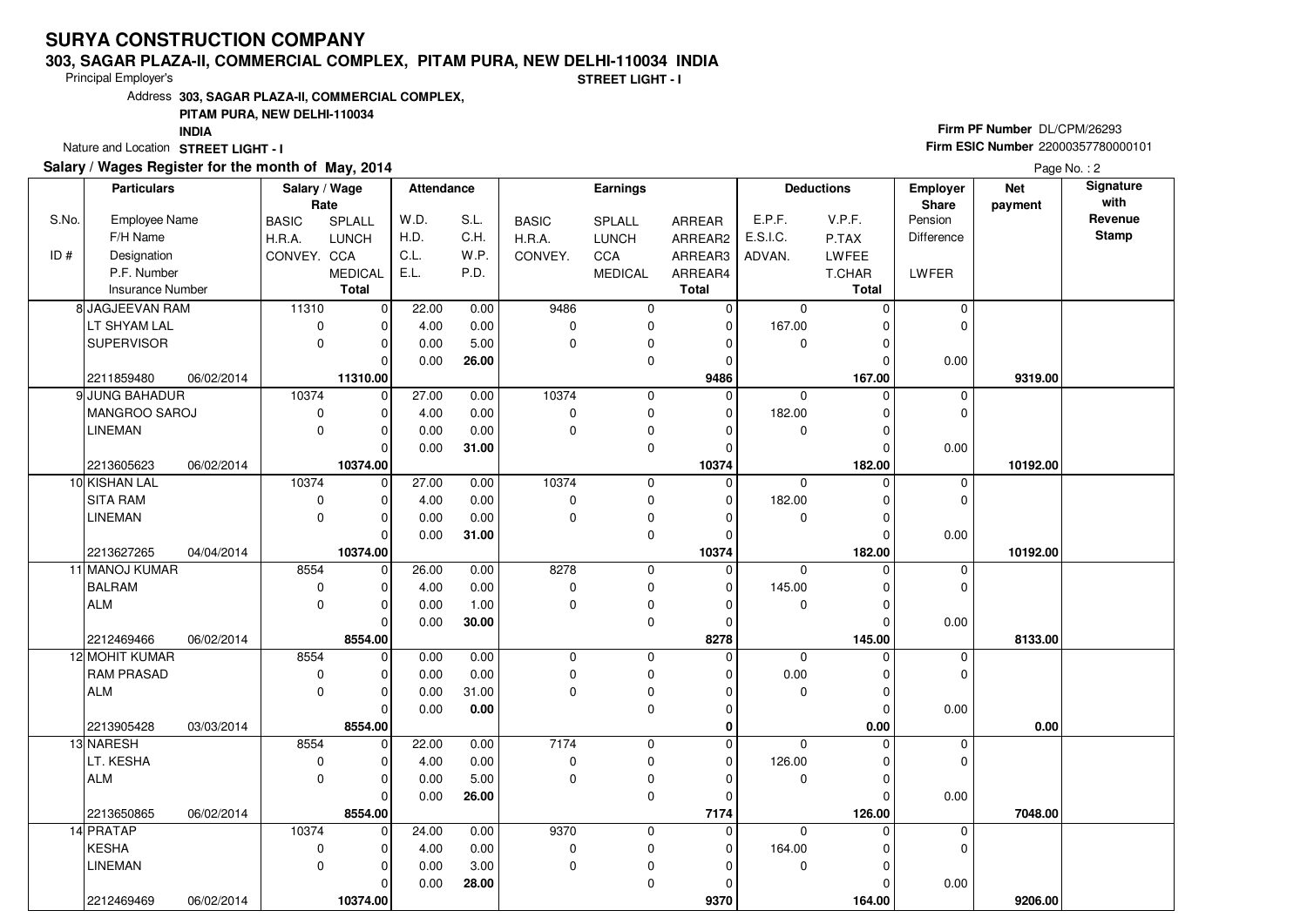#### **303, SAGAR PLAZA-II, COMMERCIAL COMPLEX, PITAM PURA, NEW DELHI-110034 INDIA**

Principal Employer's

**STREET LIGHT - I**

Address**303, SAGAR PLAZA-II, COMMERCIAL COMPLEX,**

### **PITAM PURA, NEW DELHI-110034**

**INDIA**

Nature and Location STREET LIGHT - I

### **Salary / Wages Register for the month of May, 2014**

## **Firm PF Number** DL/CPM/26293 **Firm ESIC Number** <sup>22000357780000101</sup>

Page No.: 3

|       | <b>Particulars</b>   |            | Salary / Wage<br>Rate |                         | <b>Attendance</b> |       | <b>Earnings</b> |                |                      | <b>Deductions</b> |                      | <b>Employer</b><br>Share | <b>Net</b><br>payment | Signature<br>with |
|-------|----------------------|------------|-----------------------|-------------------------|-------------------|-------|-----------------|----------------|----------------------|-------------------|----------------------|--------------------------|-----------------------|-------------------|
| S.No. | <b>Employee Name</b> |            | <b>BASIC</b>          | SPLALL                  | W.D.              | S.L.  | <b>BASIC</b>    | SPLALL         | ARREAR               | E.P.F.            | V.P.F.               | Pension                  |                       | Revenue           |
|       | F/H Name             |            | H.R.A.                | <b>LUNCH</b>            | H.D.              | C.H.  | H.R.A.          | <b>LUNCH</b>   | ARREAR2              | E.S.I.C.          | P.TAX                | Difference               |                       | Stamp             |
| ID#   | Designation          |            | CONVEY. CCA           |                         | C.L.              | W.P.  | CONVEY.         | CCA            | ARREAR3              | ADVAN.            | LWFEE                |                          |                       |                   |
|       | P.F. Number          |            |                       | <b>MEDICAL</b>          | E.L.              | P.D.  |                 | <b>MEDICAL</b> | ARREAR4              |                   | T.CHAR               | <b>LWFER</b>             |                       |                   |
|       | Insurance Number     |            |                       | <b>Total</b>            |                   |       |                 |                | <b>Total</b>         |                   | Total                |                          |                       |                   |
|       | 15 PUSHPENDAR KUMAR  |            | 8554                  | $\mathbf 0$             | 27.00             | 0.00  | 8554            | 0              | $\Omega$             | $\mathbf 0$       | $\Omega$             | $\Omega$                 |                       |                   |
|       | LT. AMAR LAL         |            | $\mathbf 0$           | $\mathbf 0$             | 4.00              | 0.00  | $\mathbf 0$     | 0              | $\mathbf 0$          | 150.00            | $\Omega$             | 0                        |                       |                   |
|       | ALM                  |            | $\Omega$              | $\mathbf 0$             | 0.00              | 0.00  | $\Omega$        | 0              | 0                    | $\mathbf 0$       | 0                    |                          |                       |                   |
|       |                      |            |                       | $\Omega$                | 0.00              | 31.00 |                 | 0              | $\Omega$             |                   | 0                    | 0.00                     |                       |                   |
|       | 2213912913           | 04/04/2014 |                       | 8554.00                 |                   |       |                 |                | 8554                 |                   | 150.00               |                          | 8404.00               |                   |
|       | 16 RAJESH KUMAR      |            | 10374                 | $\mathbf 0$             | 27.00             | 0.00  | 10374           | 0              | $\Omega$             | $\mathbf 0$       | $\Omega$             | 0                        |                       |                   |
|       | <b>DUDH NATH</b>     |            | $\mathbf 0$           | 0                       | 4.00              | 0.00  | 0               | 0              | 0                    | 182.00            | 0                    | 0                        |                       |                   |
|       | <b>LINEMAN</b>       |            | $\mathbf 0$           | $\mathbf 0$             | 0.00              | 0.00  | $\mathbf 0$     | 0              | $\Omega$             | 0                 | $\Omega$             |                          |                       |                   |
|       |                      |            |                       | $\Omega$                | 0.00              | 31.00 |                 | 0              | O                    |                   | $\Omega$             | 0.00                     |                       |                   |
|       | 2211859473           | 06/02/2014 |                       | 10374.00                |                   |       |                 |                | 10374                |                   | 182.00               |                          | 10192.00              |                   |
|       | 17 RAJESH KUMAR      |            | 10374                 | $\mathbf 0$             | 27.00             | 0.00  | 10374           | 0              | 0                    | $\mathbf 0$       | $\Omega$             | 0                        |                       |                   |
|       | <b>GURU PRASAD</b>   |            | $\mathbf 0$           | $\mathbf 0$             | 4.00              | 0.00  | $\mathbf 0$     | 0              | 0                    | 182.00            | 0                    | 0                        |                       |                   |
|       | <b>LINEMAN</b>       |            | $\mathbf 0$           | $\mathbf 0$             | 0.00              | 0.00  | 0               | 0              | 0                    | 0                 | 0                    |                          |                       |                   |
|       |                      |            |                       | $\Omega$                | 0.00              | 31.00 |                 | 0              | $\Omega$             |                   | 0                    | 0.00                     |                       |                   |
|       | 2213134246           | 06/02/2014 |                       | 10374.00                |                   |       |                 |                | 10374                |                   | 182.00               |                          | 10192.00              |                   |
|       | 18 RAM KISHOR        |            | 10374                 | $\overline{0}$          | 27.00             | 0.00  | 10374           | 0              | $\Omega$             | $\mathbf 0$       | $\Omega$             | $\mathbf 0$              |                       |                   |
|       | <b>SUNDER LAL</b>    |            | 0                     | $\mathbf 0$<br>$\Omega$ | 4.00              | 0.00  | 0<br>$\Omega$   | 0              | $\Omega$<br>$\Omega$ | 182.00            | 0                    | 0                        |                       |                   |
|       | <b>LINEMAN</b>       |            | $\Omega$              | $\Omega$                | 0.00              | 0.00  |                 | 0<br>0         | $\Omega$             | 0                 | $\Omega$<br>$\Omega$ | 0.00                     |                       |                   |
|       | 2211859474           | 06/02/2014 |                       | 10374.00                | 0.00              | 31.00 |                 |                | 10374                |                   | 182.00               |                          | 10192.00              |                   |
|       | 19 RAM RATAN         |            | 11310                 | $\mathbf 0$             | 22.00             | 0.00  | 9486            | 0              | $\mathbf 0$          | $\mathbf 0$       | 0                    | 0                        |                       |                   |
|       | <b>DULARE LAL</b>    |            | $\mathbf 0$           | $\Omega$                | 4.00              | 0.00  | $\mathbf 0$     | 0              | $\Omega$             | 167.00            | $\Omega$             | 0                        |                       |                   |
|       | <b>SUPERVISOR</b>    |            | $\mathbf 0$           | $\mathbf 0$             | 0.00              | 5.00  | $\mathbf 0$     | 0              | $\Omega$             | 0                 | 0                    |                          |                       |                   |
|       |                      |            |                       | $\Omega$                | 0.00              | 26.00 |                 | 0              | 0                    |                   | $\Omega$             | 0.00                     |                       |                   |
|       | 2211685745           | 06/02/2014 |                       | 11310.00                |                   |       |                 |                | 9486                 |                   | 167.00               |                          | 9319.00               |                   |
|       | 20 RAMJEET YADAV     |            | 10374                 | $\mathbf 0$             | 14.00             | 0.00  | 5354            | 0              | 0                    | $\Omega$          | $\Omega$             | $\mathbf 0$              |                       |                   |
|       | PHOOL CHAND YADAV    |            | $\mathbf 0$           | $\mathbf 0$             | 2.00              | 0.00  | 0               | 0              | $\Omega$             | 94.00             | 0                    | 0                        |                       |                   |
|       | <b>LINEMAN</b>       |            | $\Omega$              | $\mathbf 0$             | 0.00              | 15.00 | $\Omega$        | 0              | 0                    | $\mathbf 0$       | $\Omega$             |                          |                       |                   |
|       |                      |            |                       | $\Omega$                | 0.00              | 16.00 |                 | 0              | O                    |                   | $\Omega$             | 0.00                     |                       |                   |
|       | 2212469476           | 06/02/2014 |                       | 10374.00                |                   |       |                 |                | 5354                 |                   | 94.00                |                          | 5260.00               |                   |
|       | 21 SHRIKANT          |            | 10374                 | $\mathbf 0$             | 21.00             | 0.00  | 8031            | 0              | $\Omega$             | $\Omega$          | 0                    | 0                        |                       |                   |
|       | SONPAL SINGH         |            | $\mathbf 0$           | $\Omega$                | 3.00              | 0.00  | 0               | 0              | $\Omega$             | 141.00            | $\Omega$             | 0                        |                       |                   |
|       | <b>DRIVER</b>        |            | $\mathbf 0$           | $\mathbf 0$             | 0.00              | 7.00  | $\mathbf 0$     | 0              | $\Omega$             | $\mathbf 0$       | $\Omega$             |                          |                       |                   |
|       |                      |            |                       | $\Omega$                | 0.00              | 24.00 |                 | 0              | ŋ                    |                   | $\Omega$             | 0.00                     |                       |                   |
|       | 2213675322           | 01/04/2014 |                       | 10374.00                |                   |       |                 |                | 8031                 |                   | 141.00               |                          | 7890.00               |                   |